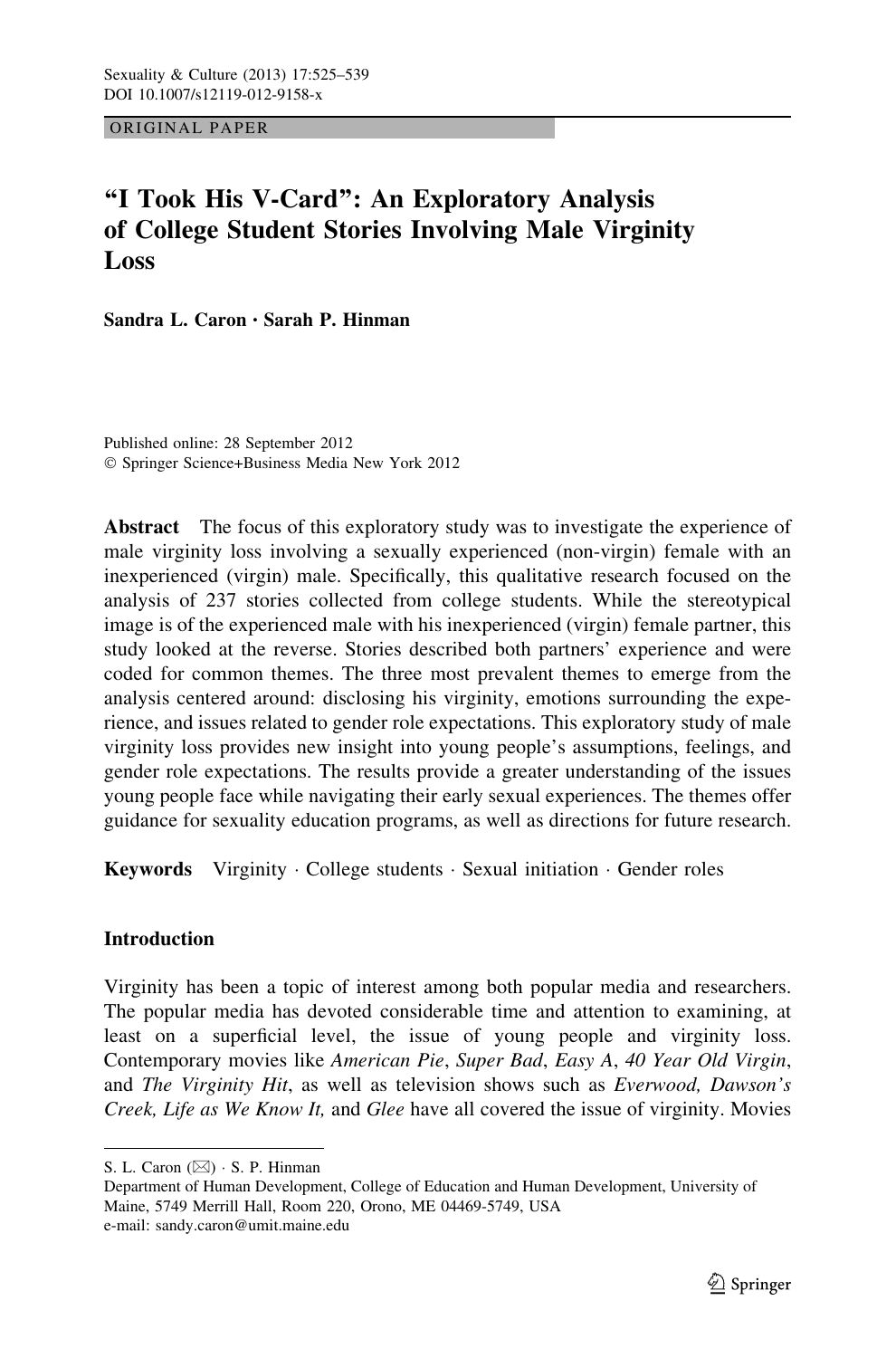and television have been found to influence how virginity is viewed, which is often portrayed as a gift, a rite of passage, or a stigma (Carpenter [2005\)](#page-13-0). The typical story line is a boy who desires to be rid of his virginity, along with the peer pressure and stigma associated with male virginity.

Popular media often depicts sexual initiation as based on a culture's sexual scripts, where first sexual experiences are depicted as happening between two virgins or where the virgin female loses her virginity to a sexually experienced male (Carpenter [2001](#page-13-0), [2005;](#page-13-0) Kelly [2010\)](#page-14-0). Rarely in the films or television dramas does one see a storyline of a virgin male losing his virginity to a sexually experienced female. When it is represented in the media, it is often viewed as either comical or inappropriate, and typically involves an older woman, not his peer. For example, in the 1999 movie American Pie the character Finch loses his virginity in a comical scene to his friend's hyper-sexualized mother. This is not unlike the storyline in the 1967 movie classic, The Graduate, in which an older woman seduces a sexually inexperienced male university graduate. In addition to such rare depictions in the media, few researchers have studied male virginity loss in general, and male virginity loss involving an experienced female more specifically.

Researchers have collected data related to virginity on such issues as the percentage of virgins in high school, typical age of virginity loss, the meaning of virginity loss, and the role of the media in both portrayal and influence on sexual initiation. Studies have found that the vast majority of teens become sexually active prior to graduating from high school, and while the average age of first intercourse varies from study to study, it is typically found to be between the ages of 15 and 17 (Wells and Twenge [2005](#page-14-0)). About 35 % of teens will experience their first heterosexual intercourse in grade 9, and slightly more than 60 % will have had intercourse by grade 12 (CDC [2009](#page-13-0)).

Those studies examining attitudes toward virginity and experiences related to virginity loss reveal differences in the responses by men and women. For example, when studying the meaning of their virginity status, Sprecher and Regan [\(1996](#page-14-0)) found that not only do men perceive more reinforcement to be sexually active, virgin males more than virgin females perceive a more negative reaction to their virginity status. Findings from their survey of 289 male and female virgins across a 6-year span (1990–1995) revealed that virgin males were more likely to indicate embarrassment and guilt. Their findings support the notion that men tend to feel more positively about their virginity loss, since is removes an undesired stigma (Sprecher and Regan [1996\)](#page-14-0).

Similar findings were supported by Holland et al. ([2000\)](#page-13-0) in their analysis of narratives by young people about virginity and first sex. They found that many of the narratives focused on issues of gain and loss. On the one hand, young men's accounts of first sex were described as positive, with some anxiety about their performance, but clearly a gain in their status and feelings of manhood. On the other hand, the stories of young women's first sexual experience often centered on loss of sexual reputation and fears of pregnancy. A decade later, Higgins et al. [\(2010](#page-13-0)) published similar findings of gender differences in young people's satisfaction with first sexual intercourse. Based on surveys of over 3,000 college students at four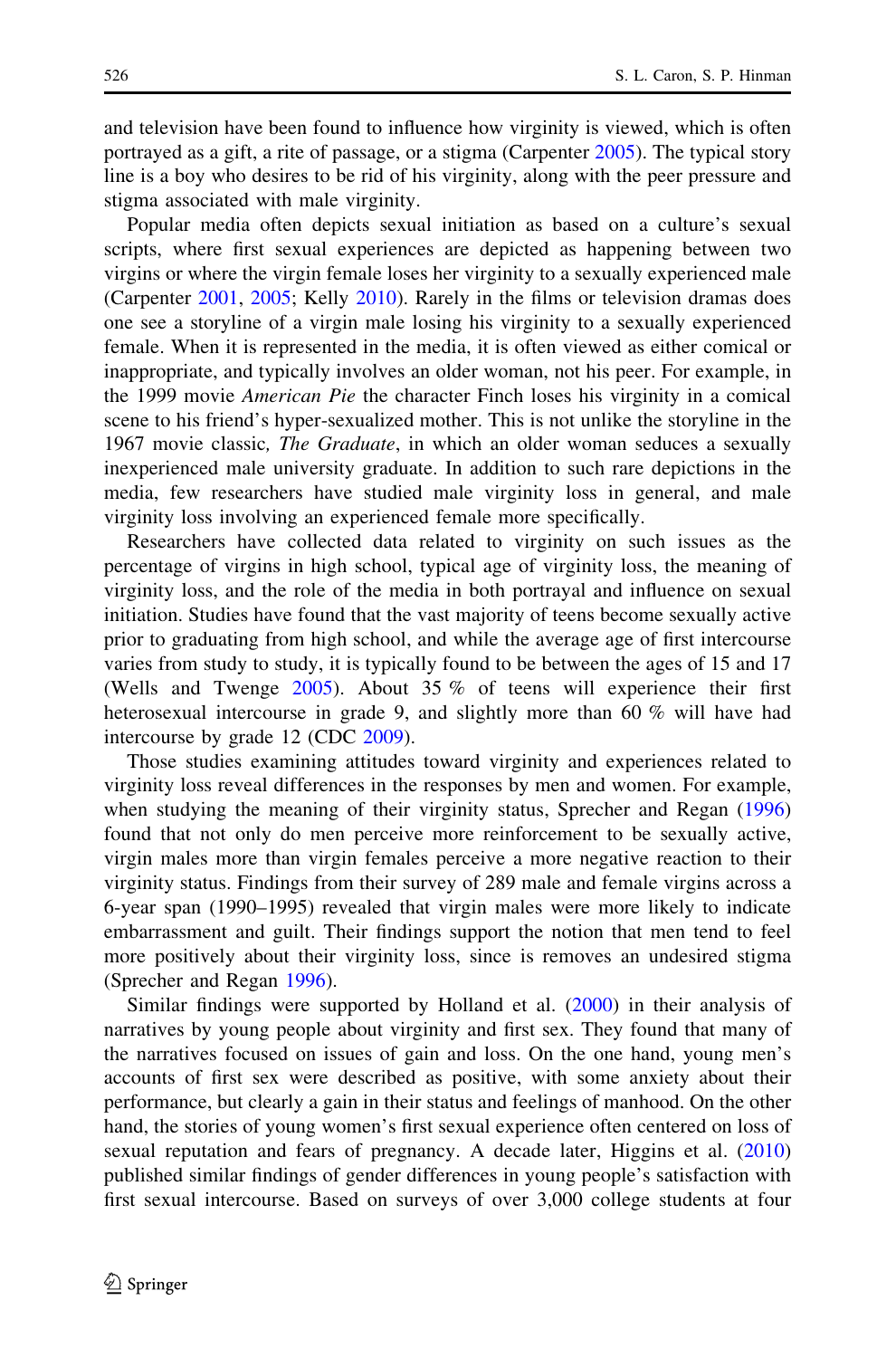universities, they found that males had less guilt and greater satisfaction with first intercourse (virginity loss) as compared to women.

In Virginity Lost: An Intimate Portrait of First Sexual Experiences, Carpenter [\(2005](#page-13-0)) discussed the stigma of male virginity and how the common fear for males is that they will be shamed for their sexual inexperience. Her in-depth interviews with 61 young men and women revealed that while men typically view their virginity as a stigma and something to be rid of, women typically view it as a gift and something to be taken or given away (Carpenter [2001,](#page-13-0) [2005](#page-13-0)). She describes how this is reflected in society's traditional sexual scripts, which often portray women as virginal and pure, and tells women that their virginity is a virtue that should be saved to give as a "gift" on their wedding night (Carpenter [2005](#page-13-0)).

Carpenter published a follow-up article (2009) using her in-depth interviews to examine how young people use popular movies that included virginity loss to navigate their own experience. She found that many men and women used the cultural messages found in such films as roadmaps for understanding and interpreting their own experience (Carpenter [2009](#page-13-0)). Several other researchers have also examined the portrayal of virginity and virginity loss in the media, as well as the influence of television viewing on sexual initiation (Brown et al. [2006;](#page-13-0) Chandra et al. [2008;](#page-13-0) Collins et al. [2004](#page-13-0); Kelly [2010;](#page-14-0) Martino et al. [2009](#page-14-0)). For example, in a study by Martino et al. ([2009\)](#page-14-0) examining the role of television viewing on feelings of virginity loss, the researchers found that many teens expressed regret about their first time due to the high expectations portrayed in the media. Males were found to have greater expectations for a positive first-time sexual experience as compared to females based on their exposure to sexual content on television. This is not surprising when one considers the findings of research examining the messages about virginity and virginity loss portrayed in television shows. In an analysis of content in television programs geared for teens, Kelly [\(2010](#page-14-0)) revealed that many of the shows reinforce society's sexual scripts and heavily influence teens' perception of virginity and virginity loss. She found that there were three scripts that emerge, including abstinence, management, and urgency. According to Kelly's analysis of teen dramas, ''only males experienced an extreme stigma of virginity and the fear of humiliation at virginity loss. Their stress about losing their virginity was accompanied by anxiety about their performance and exposing themselves to additional shaming by their partners'' (2010, p. 486). It is not uncommon to see male characters lie about their virginity status in order to maintain their image of traditional masculinity. On the other hand, female characters are often portrayed as 'good girls' who are sexually unknowing, aspire to relationships rather than hookups, are passive in sexual initiation, and desire to make their boyfriend happy (Kelly [2010\)](#page-14-0).

It is clear that more research is needed to understand the experience of virginity loss. Further, as Carpenter [\(2005](#page-13-0)) explains, ''most studies of virginity loss have focused primarily or exclusively on the experiences of young women'' (p. 3). This exploratory study focuses on male virginity loss. It offers a unique approach by examining stories involving a sexually inexperienced (virgin) male with a sexually experienced (non-virgin) female, and analyzes both his and her experiences. While several of the previously cited studies have suggested that traditional sexual scripts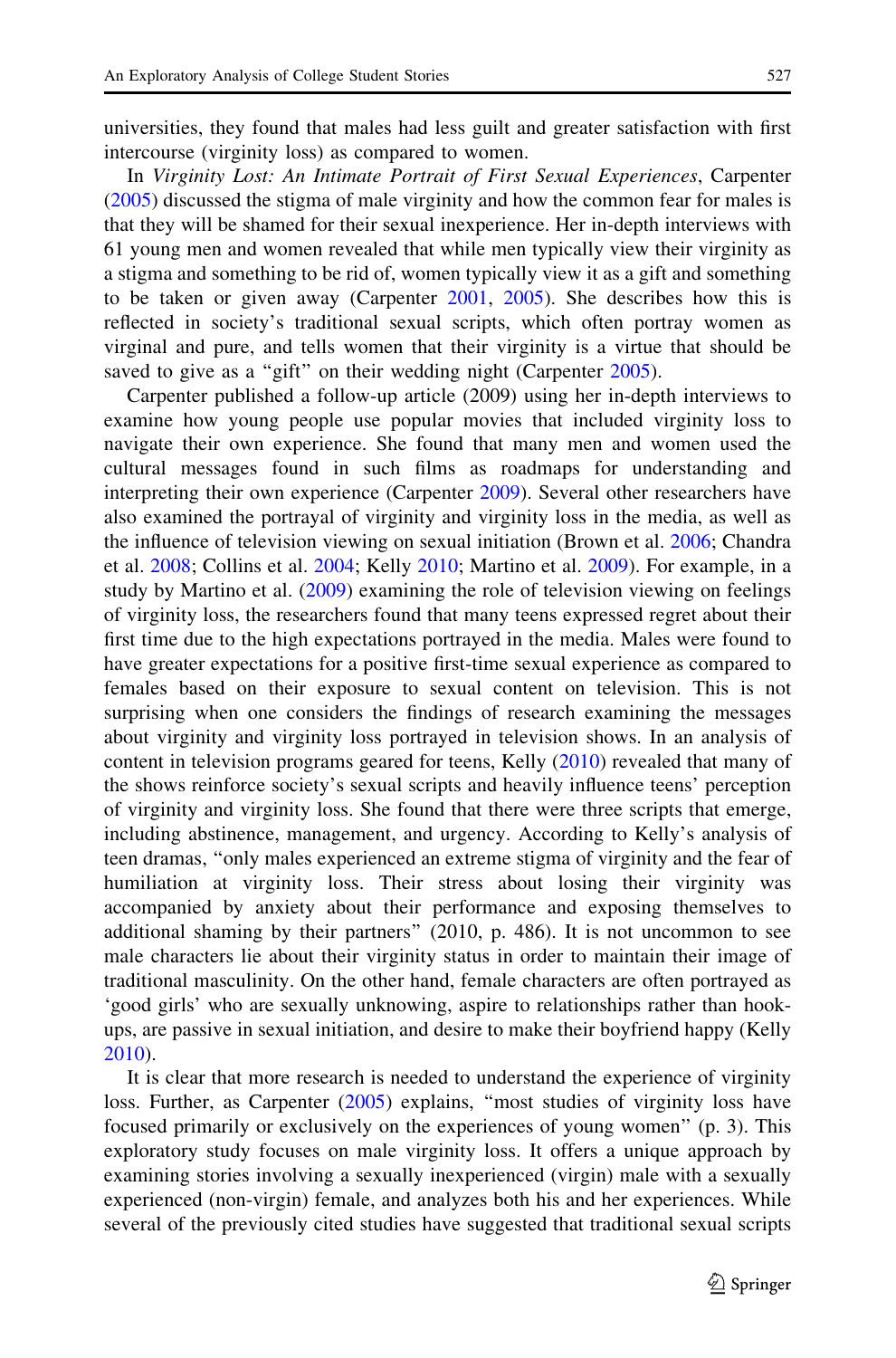of virginity (as a virtue for women and as a negative trait for men) continue to play a role in shaping young people's interpretation of their virginity loss (Holland et al. [2000;](#page-13-0) Sprecher and Regan [1996](#page-14-0)), a few studies have suggested that there may be a shift in the sexual scripts (Carpenter [2005](#page-13-0); Higgins et al. [2010](#page-13-0)). This study examines an experience that challenges the traditional sexual script of male as experienced and female as inexperienced, by examining virginity loss in which he is the inexperienced virgin.

It is hoped that the findings will provide a greater understanding of the issues young people face while navigating their early sexual experiences. A better understanding of the range of experiences of male virgins and those of their partners may be useful in designing sexual decision-making lessons within sexuality education programs.

### Methods

Stories were solicited from college students attending a large state university in the northeastern United States. Students were enrolled in a large (350 student) undergraduate course in human sexuality in the spring semesters of 2010, 2011, and 2012. Students were invited to submit an experience either they or a close friend had had with virginity loss involving a sexually experienced female with an inexperienced (virgin) male. This was one of five extra credit options offered to students. The university's Human Subjects Committee approved the study. The instructions were as follows:

I took his V-Card—5 points. In an effort to expand our knowledge of various sexual experiences, I would like to focus this semester on Virginity (the V in V-Card). Specifically, I am collecting students' personal stories that involve an experienced (non-virgin) female who has sexual intercourse with an inexperienced (virgin) male. You can submit a description of such an experience you have had or that someone you know well has had. The experience can be written from the man's perspective, woman's perspective, or both people's perspective. While the stereotypical image tends to be of the sexually experienced male initiating his female partner into first sexual intercourse, this project will look at the reverse: she is the more sexually experienced one. There is very little research on this topic. This will serve as an exploratory examination of this topic in order to understand more about this experience.

Remember: I am not asking for your personal experience. Submissions can be about an experience you have had or someone you know well has had.

Do provide as much detail as possible about the sexual experience, such as details about their relationship, how they met, if she knew he was a virgin/if he told her (and if so, when), motivations for having sexual intercourse, and their feelings after.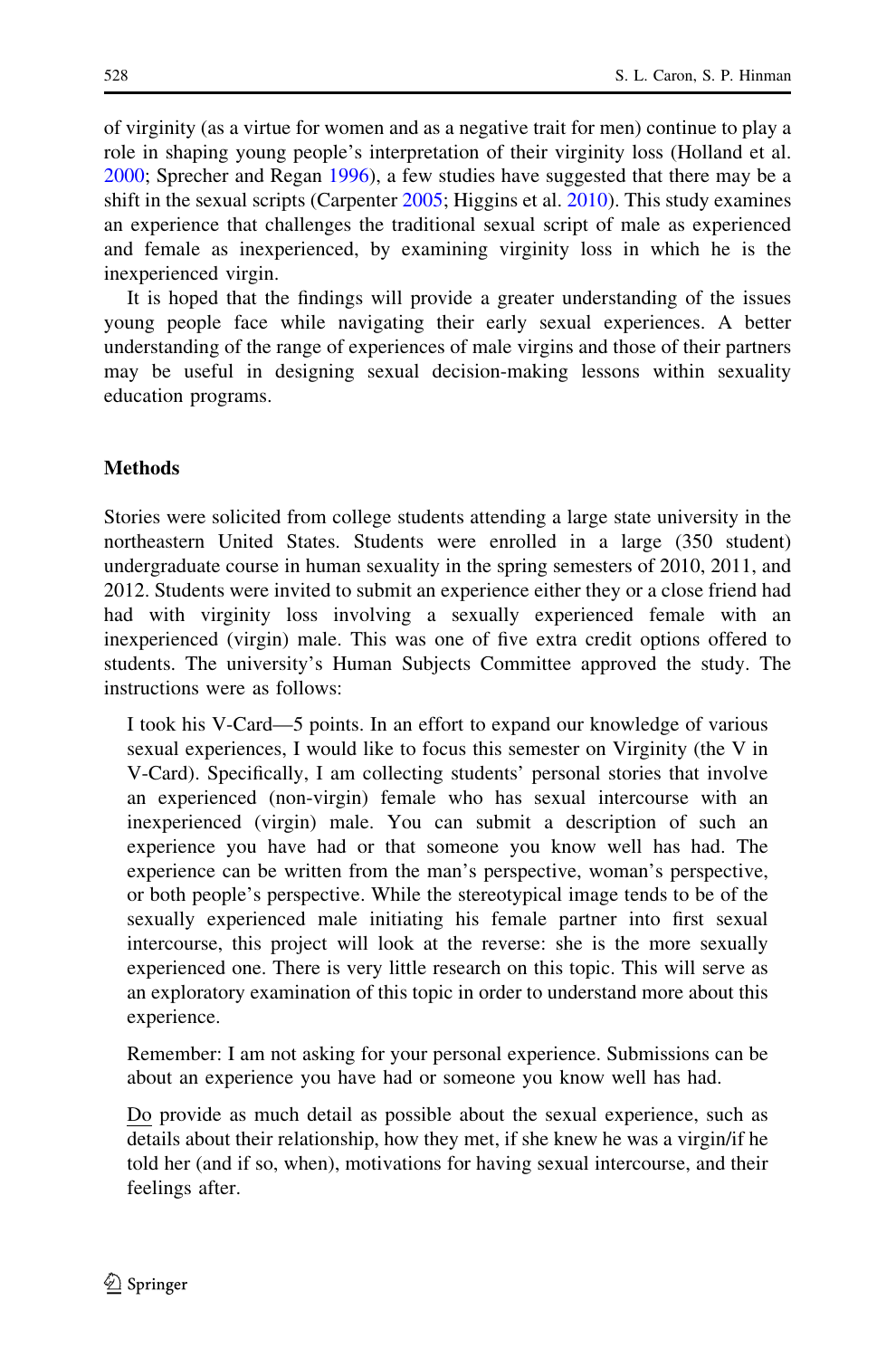Do not include information that would identify the people involved (i.e., don't use real names). All submissions will be printed out without your name for anonymous analysis.

A total of 269 stories were submitted by students. The majority of stories (88 %;  $n = 237$ ) were told in the first-person, presumably about the student's own personal experience, and were included in this analysis. Sixty-one percent  $(n = 145)$  of these stories were submitted by women, while 39 % (n = 92) were submitted by men. Other stories submitted by students about their friend's experience (12 %; n = 32) were not included in this analysis. Submissions were typically 300-500 words in length.

Although not asked directly about this, over half of the submissions mentioned that the experience occurred in high school (59 %; n = 140). Approximately onethird (31 %;  $n = 73$ ) mentioned that alcohol was involved, and less than one-third (28 %;  $n = 68$ ) mentioned the use of protection from pregnancy or infections.

Stories were analyzed using established methods of qualitative inquiry, including coding and categorizing processes that make use of both deductive and inductive approaches (Miles and Huberman [1994\)](#page-14-0). Stories were coded for common themes by the two researchers, compared, differences discussed, and coding categories were created. A specific topic was considered a theme if the majority of stories included it. An inter-rater reliability score of 86 % was found regarding the placement of topics in these categories. Detailed results are presented below.

### Results

The common themes discussed in the stories involving an inexperienced (virgin) male losing his virginity to an experienced (non-virgin) female are presented below and in Table [1](#page-5-0). As an exploratory study, students were given few guidelines for what to include for details about the sexual experience. However, three major themes emerged from the 237 stories that were examined: disclosing his virginity, emotions surrounding the experience, and issues related to gender role expectations. These themes were further divided into categories and are discussed below.

#### Disclosing His Virginity

A total of 195 of the 237 stories discussed disclosure of his virginity. These stories ranged from those in which (1) she knew or he told her well in advance that he was a virgin (58 %;  $n = 113$ ), (2) his virginity was revealed during the sexual encounter  $(11 \, \%; n = 22)$ , and 3) she found out or he told her he was a virgin after they had had sex  $(31 \%; n = 60)$ .

#### She Knew/he Told her Beforehand he was a Virgin

More than half (58 %;  $n = 113$ ) of the stories discussed how she knew that he was virgin well before the sexual encounter. In those stories in which she knew in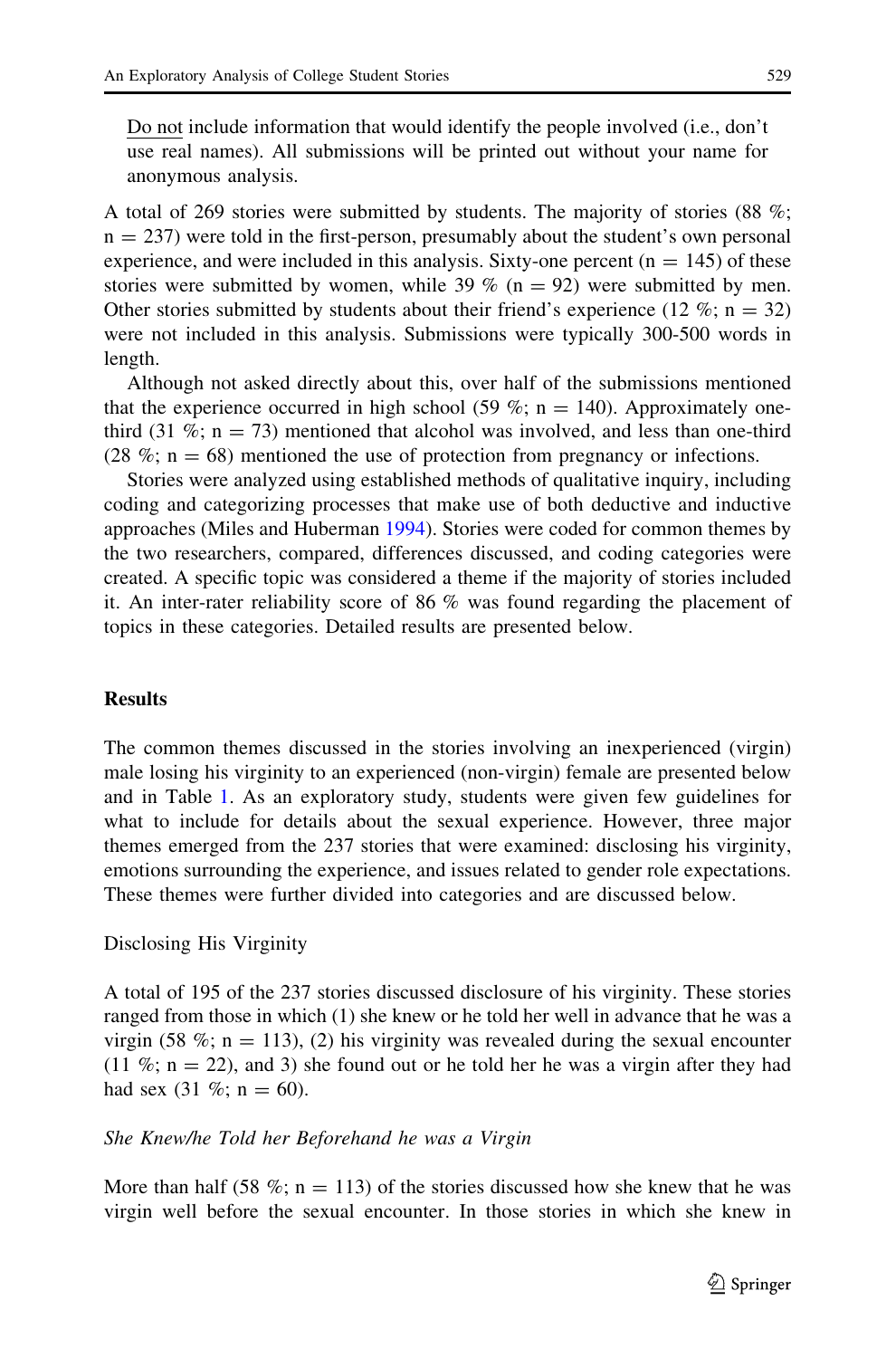<span id="page-5-0"></span>Table 1 Common themes from college student stories about male virginity loss involving a sexually experienced (non-virgin) female partner  $(N = 237)$ 

Disclosing his virginity ( $n = 195$  stories; 42 stories did not mention this)

58 % (n = 113) She knew/he told her beforehand he was a virgin

11 % ( $n = 22$ ) She found out/he told her in the "heat of the moment"

31 % ( $n = 60$ ) She found out/he told her after-the-fact

Emotions surrounding the experience  $(n = 219$  stories; 18 stories did not mention this)

59 % ( $n = 128$ ) It was a good first experience

29 % (n = 64) Can you say 'Awkward'?

12 % ( $n = 27$ ) That was really bad!

Gender role expectations (n = 191 stories; 46 stories did not mention this)<sup>a</sup>

71 % ( $n = 135$ ) I felt pressure to conform to traditional roles

49 % ( $n = 93$ ) I enjoyed the role reversal

<sup>a</sup> 37 of the 191 stories coded as gender role expectations mentioned both the pressure to conform to traditional roles and enjoyment of the role reversal

advance, it was evenly divided between him telling her  $(n = 58)$  or someone else telling her  $(n = 55)$  about his virginity. Sample comments include:

I had been hanging out with this guy for over a year…we had talked about what we had done sexually so I had known for a year that he was a virgin before we slept together. (female)

His friends basically told me to have sex with him because he was a virgin. (female)

Through the grapevine I found out he was a virgin. I, on the other hand, was technically not, although fairly inexperienced myself. He never actually told me he was a virgin, probably for obvious reasons. (female)

After almost a year of dating and after having many discussions about it, we both felt it was time to have sex. Now, I may add that during this conversation I was not pushy about having sex and never said, 'I want to because my friends are' but said I wanted to because I loved her and felt I was ready. She knew from the beginning that I had been a virgin because I told her, and I hadn't really had a previous girlfriend or much sexual experience, and had liked her for a long time—this was very important to me, as it was to her. (male)

We had talked about sex and she was known as someone who had ''fooled'' around with some guys so far in high school. When we started to get to know each other more, she brought it up and I told her I was a virgin. I felt she should know. I thought that because she was more experienced and being younger, that she would laugh but she actually was respectful about it. (male)

I was a virgin and she knew it because I had told her about a month into our relationship. My family is fairly religious and I had decided that I was going to wait until marriage to have sex. (male)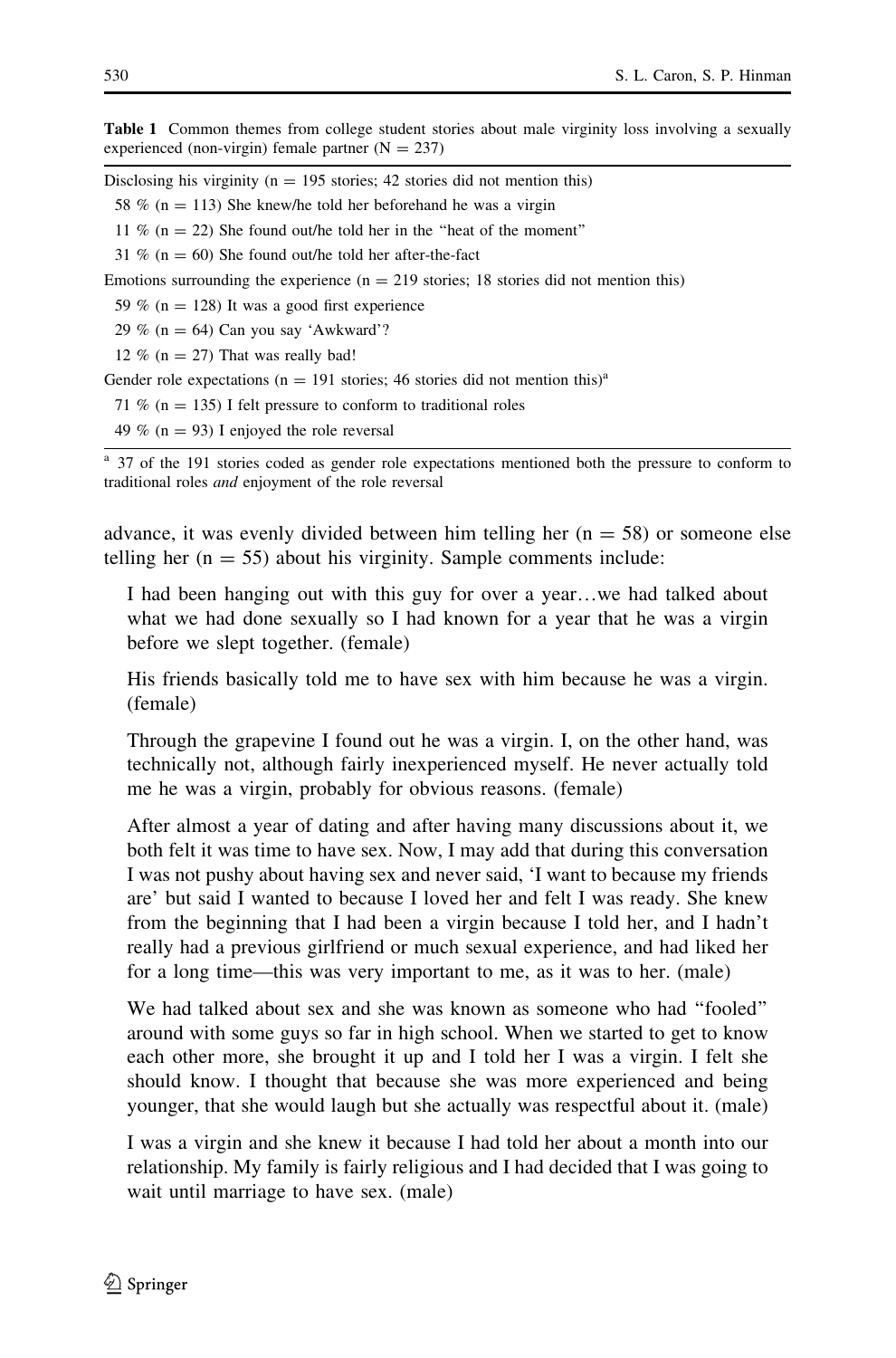She Found Out/he Told her in the ''Heat of the Moment''

Fewer stories (11 %;  $n = 22$ ) discussed that his virginity was revealed in the "heat of the moment.'' (i.e., just as they began having sexual intercourse or just as they finished). Sample comments include:

After a few minutes of laying there in silence, he finally said, 'I have a secret for you: That was my first time.' I immediately freaked out and was angry with him for not telling me this before we have sex. He asked me to promise that I wouldn't tell anyone that he was a virgin, (female)

When we got upstairs that night we had gone into one of the bedrooms. We made out for what seemed like an hour. I had started to take off his pants and make the move when he said, 'I've never done this before.' I said it was ok and I would help him. (female)

He started to get more into it… but for some reason kept telling me he was sorry and asked me a ton of questions about how he was doing. Frustrated, I asked him why he was making this so complicated and he told me I was the first girl he had gotten this close to having sex with before. (female)

I had sex with the girl for about an hour and a half before she said that she was tired. This is when she asked me if I was a virgin. I admitted that I was and she replied by saying 'I figured'. (male)

Two months into the relationship, we decided to have sex. She had had sex before, so I told her I had had sex too. But I had finished very quickly, and she became curious and started to ask questions. She mentioned how it had been kind of quick, and asked if there was something wrong. I said, 'I want to be honest with you. I was nervous before, and didn't want to let you know because I was afraid of how you might react, but I was a virgin'. (male)

Once it was clear that we were building up to sex she handed me a condom. That's when I had to tell her, 'Just so you know, I've never done this before.' She replied, thinking I meant that I had never had sex outside of being in a relationship. Sadly, I had to correct her. (male)

# She Found Out/he Told her After-the-fact

In those situations (31 %;  $n = 60$ ) in which she found out or he told her well after the sexual encounter that he was a virgin, it was often because he lied to her previously about his virginity  $(n = 41)$ . In some cases, she found out from his friends. Sample comments include:

As we laid in an awkward position on his itchy couch, I asked 'Do you even know what you're doing?' He said 'Of course I do!' I confronted him again days later about it. He finally confessed that he lied to me about being a virgin because he was embarrassed and wanted to impress me. (female)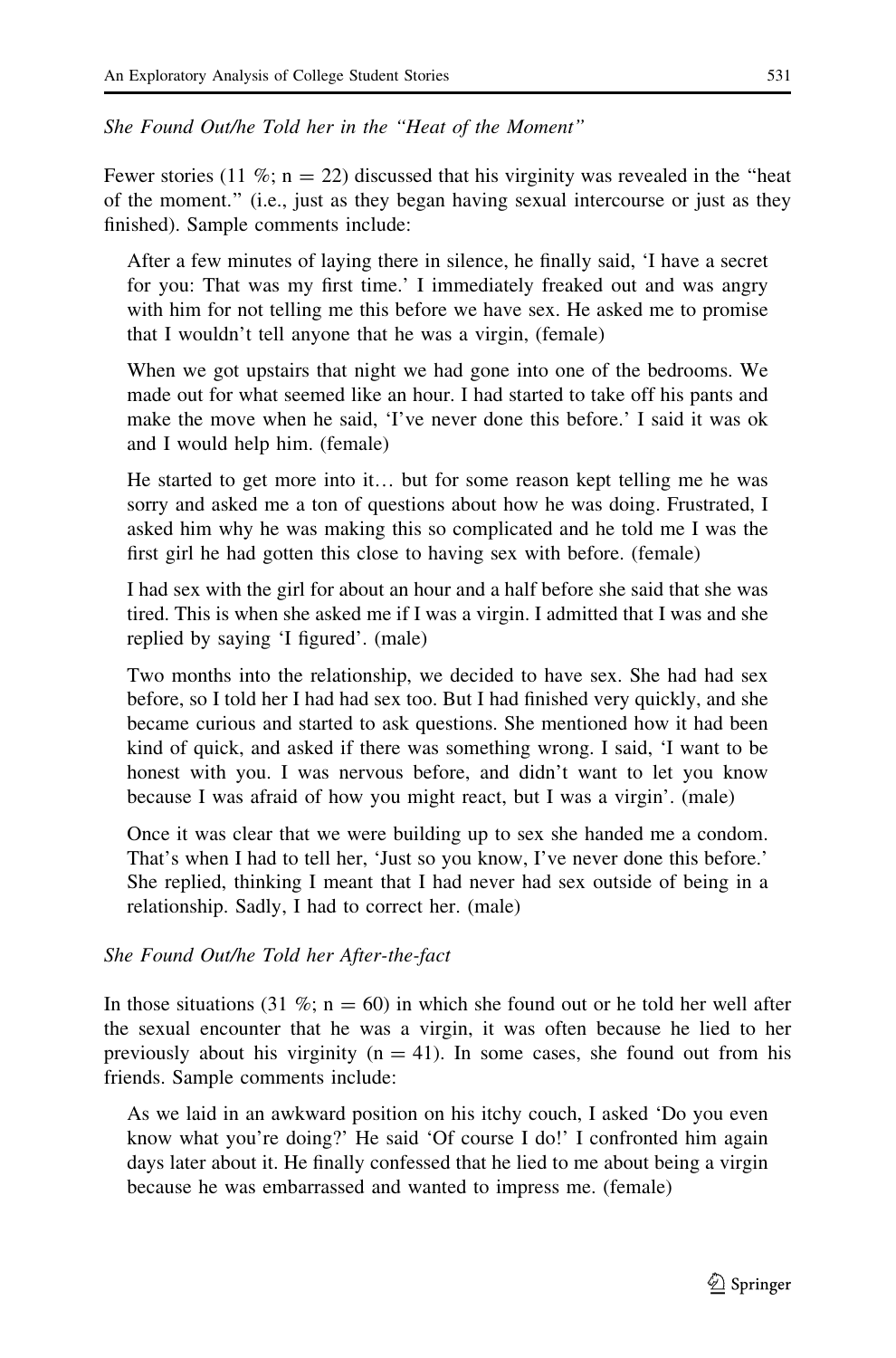Out of annoyance I mentioned to a friend about his clingy behavior. This is when I learned that when he and I had sex, I had taken his V-card. (female)

He originally told me he had sex with his previous girlfriend. Months later he confessed that he made that up because he felt like a loser for being a virgin. (female)

Six months after we started dating I eventually told her that I lied about having sex with two women and was actually a virgin when we had sex. She was shocked and upset that I lied to her but we continued to date. (male)

It was not until a year after we had sex that she brought up my previous relationships and I blatantly said I was a virgin and that I lied because my ex and I had actually never had sex before. (male)

Afterwards while we layin bed she asked me if I was a virgin. Not wanting to bust my cover, I became very defensive and said absolutely not, and told her I had sex with a lot of girls before her. She was embarrassed for even making the accusation and apologized, and after a few minutes of awkward silence we went to sleep. She did not talk to me again the rest of the time she was home and I guess she was offended by the whole situation. When she got back to school I instant messaged her saying I was sorry for the way I had treated her and that it was actually my first time having sex. (male)

Emotions Surrounding the Experience

A total of 219 of the 237 stories discussed emotions as they relate to his virginity loss were categorized as (1) positive (59 %; n = 128), (2) awkward (29 %;  $n = 64$ , or (3) negative (12 %;  $n = 27$ ).

It was a Good First Experience

More than half of the stories (59 %,  $n = 128$ ) discussed the experience as positive in that there was satisfaction (e.g., he felt things went well, she felt she was the "chosen one") and in many cases the couple continued to see each other. Sample comments include:

I could tell by the grin on his face that he felt accomplished and I knew right then that even if we went our separate ways that I've impacted his life forever. (female)

I felt special for him to choose me to give his V-card to. (female)

When we had sex I was surprised to learn that he was a natural. The sex was incredible. (female)

Being inside a girl for the first time was amazing. My world was opened to a whole new realm and I never looked back. My emotions were strong. I felt much love for my new girlfriend. Her emotions were also strong. We loved each other for a year and a half. (male)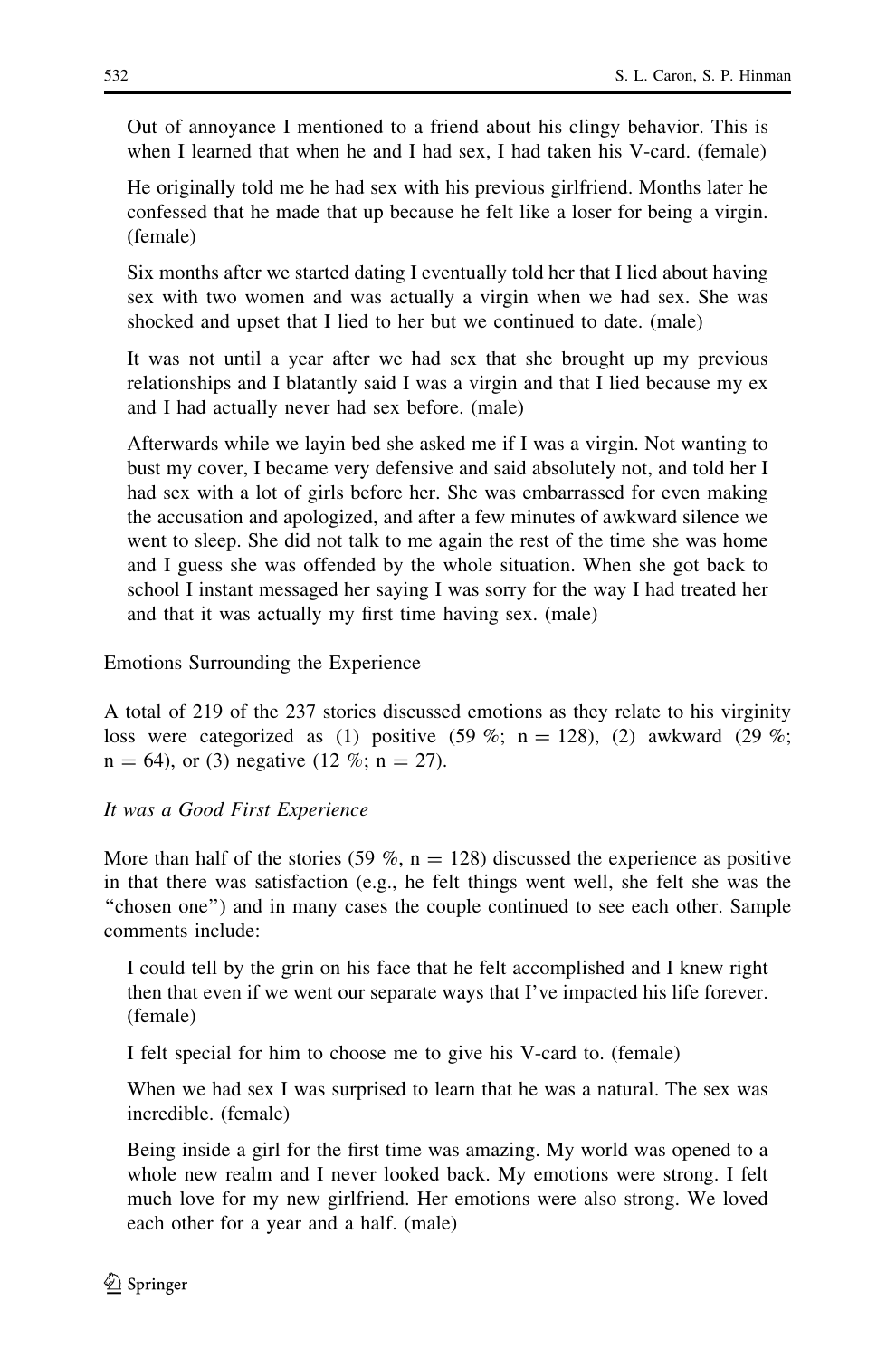Once she got on top of me I could not believe how incredible it felt. It was like masturbating  $\times 1000$ . She was a good sport about it because we were head over heels for each other and she didn't want to ruin my ego. Once we got done with the first time we went on an exhibitionist streak where we had sex out at 2 different fields and after one of my games on a Friday night we went out to the 50-yard line and had sex. I am glad I lost my virginity to her because I loved her and she was a hell of a fuck. (male)

If anything, her taking my V-card made our relationship stronger I think. I remember we both were very clear about how we have never been in love so we didn't want each other to be surprised if neither of us ever said it. But soon after that night she confessed it to me. And I felt the same way. The relationship, while it lasted, was the best one I had ever had. (male)

Can You Say ''Awkward''?

About one-third of the stories were coded as awkward (29 %;  $n = 64$ ). In these stories, they were neither positive or negative experiences, but instead something odd happened, ranging from him ejaculating too quickly to extreme nervousness and him appearing not to know quite what to do. Sample comment include:

He was definitely shaking and nervous. He pulled out a condom and struggled to put it on. Then we had what was the most awkward sex I had ever had. I thought it seemed to last forever but it was probably about 5–10 min. I thought it would be much quicker being his first time. (female)

After dating a while the topic of sex came up and he told me he was a virgin, and that he was afraid because he didn't want to disappoint me because he didn't really know what he was doing. Eventually he felt he was ready enough to give it a try and the first time didn't go so well. He was so nervous that he was doing things wrong that he kept asking questions and getting paranoid... he got himself so worked up he had a serious case of ''performance anxiety'' and shortly after things got going they abruptly stopped. Can you say 'awkward?' (female)

While dialogue wasn't the main focus during our very uncoordinated and predominately awkward sexual experience it soon afterward became obvious to both of us that he had thought I was a virgin and I thought he wasn't a virgin- and we both were wrong. I suddenly felt like I had awkwardly set up some weird special valentine dinner for him to lose his V-card, and I think he suddenly felt embarrassed for his lack of experience. (female)

She took my ''V-Card'' at my home when my parents were not there. I was very nervous. She didn't have to talk me through it, but I was, as she put is, ''a little clumsy.'' I guess the first time for everyone is always, at least, a little awkward. After that night things between us remained awkward. She contributed the awkwardness to the fact that I was embarrassed at my performance and I agreed. (male)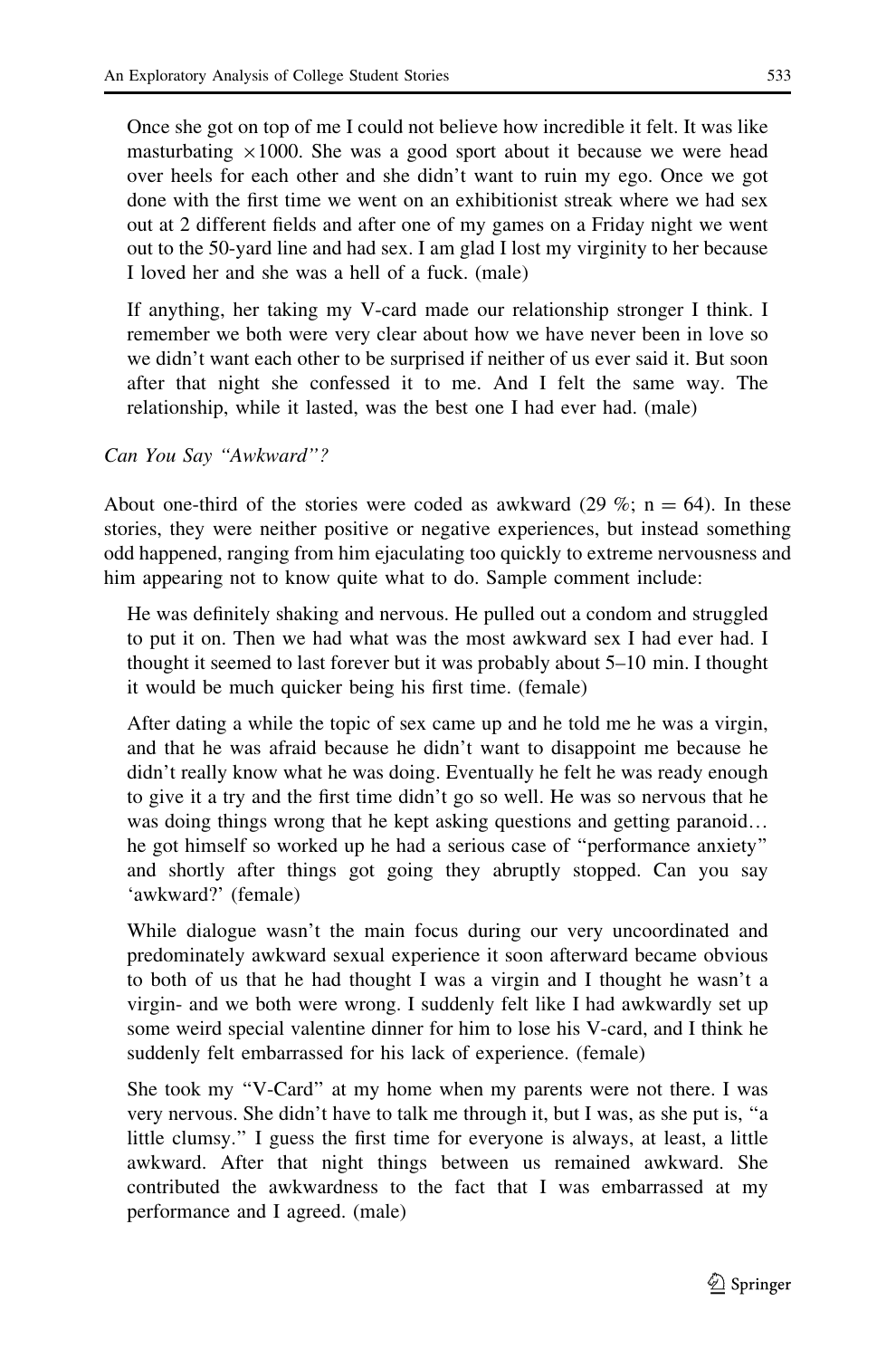I felt good that I had finally had sex but also kind of embarrassed that it ended so quick. She kissed me on the cheek and said that it was fine and she didn't expect much since it was my first time. She said, 'It will get better as we do it more'. She was really great and made me feel comfortable. It eased the awkwardness I felt. (male)

She clearly decided that she wanted to go further and honestly did most of the work. Partway through sex—out of nowhere—she suddenly said her knee gave out and we stopped even though neither of us had finished. I really didn't mind but I was left confused as to why losing your virginity was such a big deal and the focus of all my classmates attention. (male)

# That was Really Bad!

Few stories (12 %;  $n = 27$ ) discussed negative feelings such as having the relationship end badly, different expectations, and regret. Sample comments include:

It was sad for me because I had taken something important from him without even knowing about it when it happened….I have a feeling it didn't make him sad though. (female)

I kissed his neck and lips for a few minutes before noticing a wet feeling on my thigh. He had had an orgasm with his pants on. I laughed for nearly an hour while he cleaned himself up. It was horrible. (female)

I had known that he was a virgin and even though I said it didn't matter to me it did a little. We started to have sex, and I realized it wasn't a good idea. I didn't want him to get attached to me and I didn't want to be in a relationship at the time. I told him it wasn't a good idea because we had both been drinking that night. I feel bad that his first experience of sex had to be like that, but I didn't feel like it was the right thing to do. (female)

I explained to my friend that I would only be willing to lose my virginity if she and I were in a relationship. One night when we had been drinking (which was also new to me), she told me that she would be my girlfriend and so I finally agreed to have sex. I had a hard time finishing, and I felt a lot of pressure from her. Since it didn't work that night, we tried again in the morning and while I got an erection and penetrated her, I never came. She was clearly very frustrated with me, which made me uncomfortable. I now thought we were in a relationship, and when I went to talk to her later that day she avoided me, and continued to avoid me for a few days. Finally I asked what was going on and she said she needed space for a while. I left her alone for a week, texted her, and she still did not want anything to do with me. I was extremely upset and angry with myself, and was even depressed for a few months. (male)

It wasn't until I went home and laid down that I realized that I had just lost my virginity. I wanted to throw up. It was awful…My first sexual experience was horrible. I got checked for STDs immediately after because we hadn't used a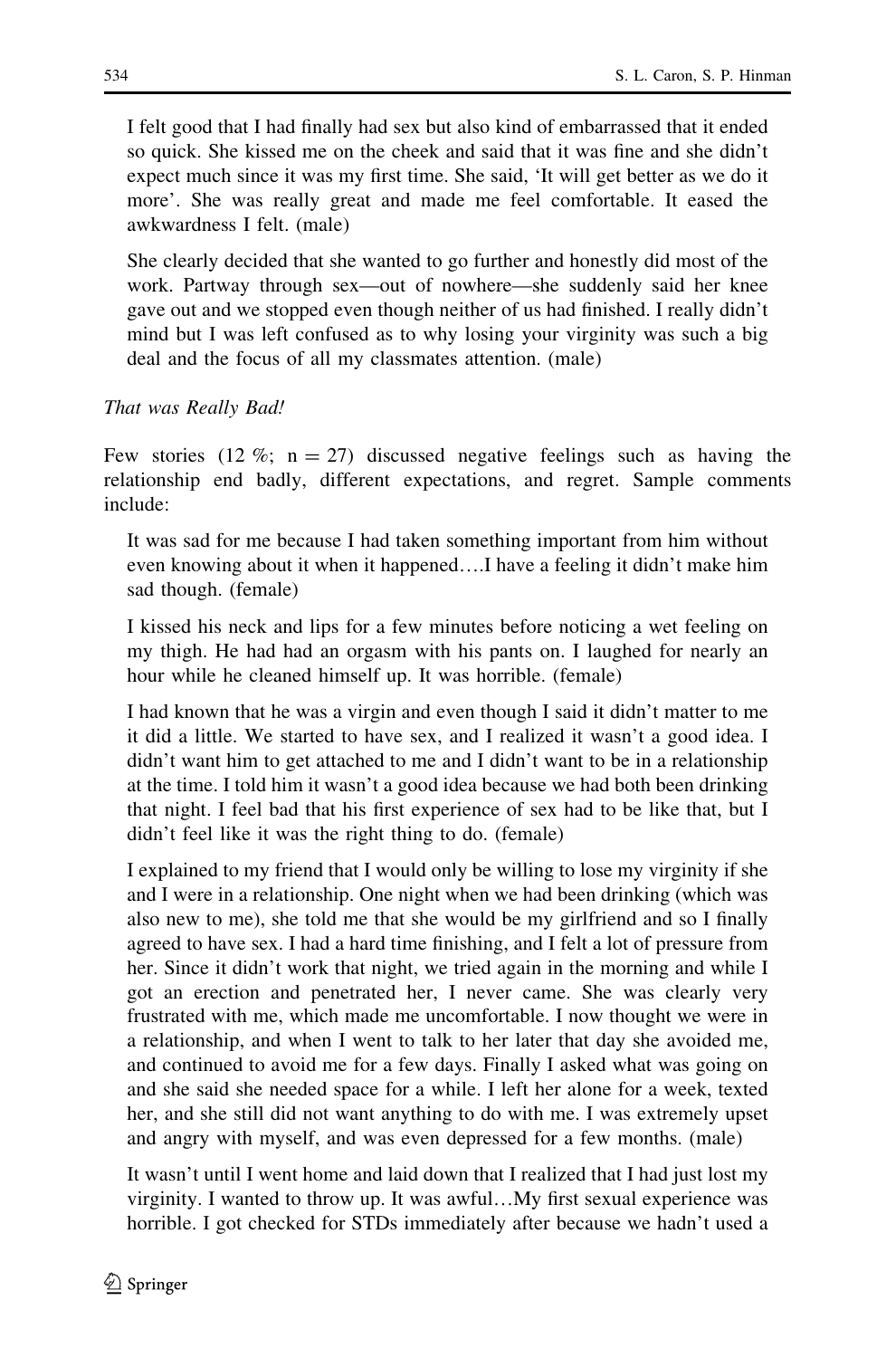condom. After that, if a girl didn't want to have sex with me I didn't make her, and I think that's partly because I didn't really want to have sex my first time, so I couldn't see forcing anyone to have sex with me. (male)

It happened quickly and the next day she said she didn't know what all of this meant. I said I wanted it to be a relationship, but she didn't want that so we didn't speak to each other again. I have always had mixed feelings about that night. I mostly regret it because I wanted to be in love the first time I had sexual intercourse. But I was way too eager to lose my V-card. I had a terrible idea of sex based on that….until I met the woman I would fall in love with next. I wish I had waited for her. (male)

### Gender Role Expectations

A total of 191 stories out of 237 submissions discussed (1) the pressure to conform to traditional gender roles (71 %;  $n = 135$ ) and/or (2) the pleasure of enjoying the role reversal (49 %; n = 93). In some stories (n = 37), both the pressure of gender roles and the pleasure of the role reversal were discussed and this explains why the percentage for the two categories totals more than 100 %.

# I Felt Pressure to Conform to Traditional Roles

Two-thirds of the stories (71 %;  $n = 135$ ) discusses some aspect related to the pressure to conform to traditional roles. Many females were embarrassed (and even felt guilty) around their own sexual experience because they felt he ''should'' be the experienced one. Other females held onto stereotypes and assumed he was not a virgin because he exhibited certain masculine qualities (e.g., he was good looking, athletic, popular, funny, had been in a relationship). The males were influenced as well. Many of the males described being embarrassed and ashamed because of their lack of experience, which led them to lie about their sexual status. Many of the stories included males experiencing pressure from his peers which were reflected in statements such as wanting to "get it over with," "out of the way," or "just lose it already.'' Others felt they needed to perform which led to anxiety, early ejaculation, and loss of erection. Sample comments include:

He was a popular, good-looking athlete. I just assumed he had had sex before. (female)

I felt guilty, dirty even; after all, I was two years younger than he was! I really liked him, and I didn't want him to think I was a slut. (female)

He was extremely scared to tell me because it is 'supposed' to be that the girl is the virgin and not the guy. (female)

I was a 17 year old guy in high school and still a virgin… my friends didn't make that very easy on me. I was very relieved to not be a virgin anymore because a lot of my friends were sexually active before me. Unfortunately, a lot of guys feel peer pressure to 'be a man' and I was no different. (male)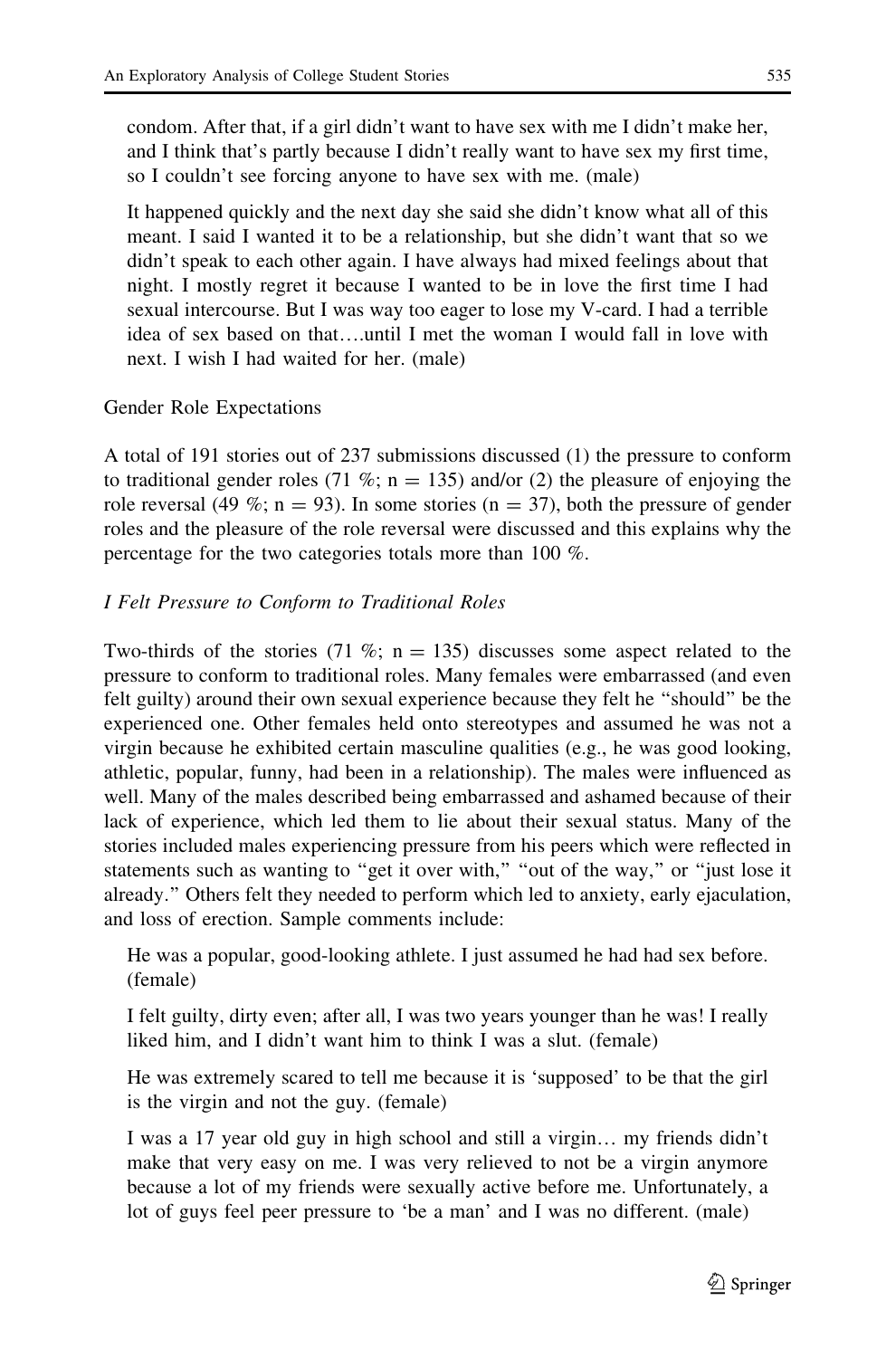Of course all of my friends made fun of me for being the virgin—especially since she was experienced. They said it is supposed to be the other way around! (male)

I was worried that I would not be experienced enough for her, and that I wouldn't last long enough and she would not orgasm—there was a lot of pressure; this, however, turned out to not been issue for me. (male)

# I Enjoyed the Role Reversal

Slightly less than half (49 %; n = 93) described the experience as enjoyable in terms of gender role reversal. In most stories in which a person described finding pleasure with the role reversal, it was the female who was pleased (in 66 of the 93 stories). She embraced the opportunity to be in the more stereotypical ''dominant'' role. These stories discussed her enjoyment with taking control, becoming the teacher, and feeling empowered. Fewer males described the experience as pleasureable in terms of being a gender role reversal. Sample comments include:

Taking someone's V-Card is almost like getting a trophy of some sort for doing something great (female)

I didn't care, I really liked this guy and I felt special for him to choose me to give his V-card to. (female)

After realizing that he was telling the truth, it was strange how it made me feel empowered. It felt like I had conquered something and felt dominant and superior to him. It was something I had never felt before in a relationship. I usually felt like the submissive one. It made me feel special to know that he had waited this long for someone to lose his virginity to and had chosen me. (female)

That's when I think that she took a more commanding role with me. She told me that she wanted to have sex with me and I was excited. This is what I wanted—to have a girl to tell me what she wanted to do with me and I wanted to know what it felt like. She was what I needed to get over that fear and pressure. She was the initiator. It was great. Without her I think that I would still be a virgin (male)

I loved not having to be the know-it-all…. I had no idea how to do this and really liked that she was my first time. She was loving and patient and did not expect me to be some kind of casanova. I got to lay back and enjoy her leading the way. (male)

I think it is great when guys let go of the crap we are raised with—I don't want to be the man who is supposed to read her mind and teach her. I like it when my girlfriends are smart, independent and can show me things. When I lost my virginity, my girlfriend showed me what to do. There was no pressure or expectations. It set the stage for my future relationships—where many girls I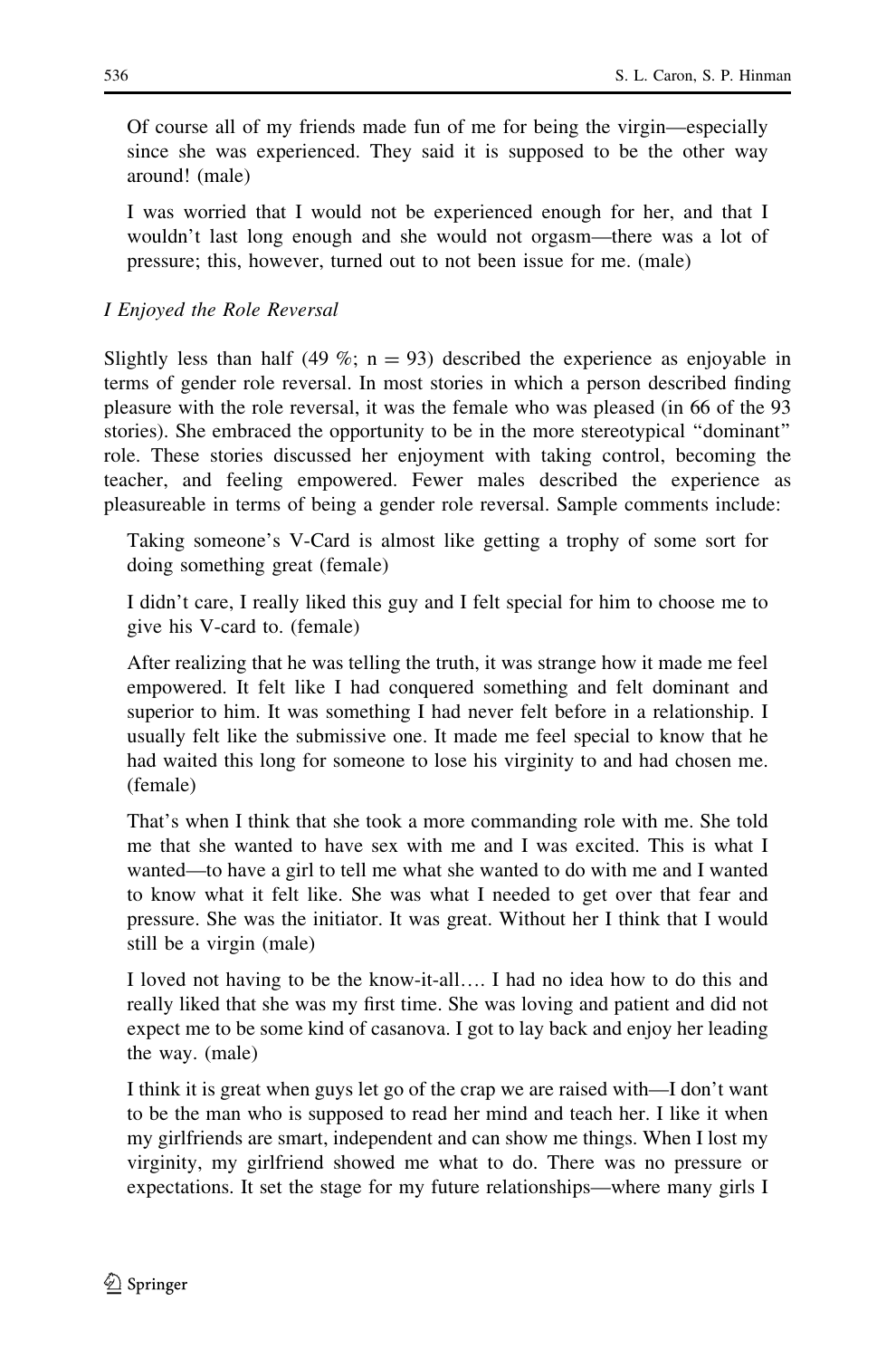have been with say I am a good lover because I know how to share—I am not trying to dominate or be in control. (male)

#### **Discussion**

The results of this exploratory study of male virginity loss provide new insight into young people's assumptions, feelings, and gender role expectations when the male partner is the virgin. Young males losing their virginity to a sexually experienced (non-virgin) female peer (versus an older woman) is a realm of sexual experience that is rarely represented in the media or examined in research studies.

The 237 stories analyzed for this study offer a greater understanding of issues related to how his virginity is revealed to his partner and why she may not know about his inexperience until after the sexual encounter. While more than half of the stories discussed that the female partner knew he was a virgin before the encounter, there were some stories in which he lied about his virginity or she did not know until after they had intercourse. Such stories reflect the on-going pressure young males feel about their need to be the sexually experienced one in the relationship, and support previous studies that have addressed the stigma of male virginity (e.g., Carpenter [2001,](#page-13-0) [2005;](#page-13-0) Holland et al. [2000\)](#page-13-0).

A range of emotional responses to the experience were also discussed in the stories. While slightly more than half of the stories described a positive interaction in which things went well, many stories described awkward or even negative results attributed to his virginity, along with feelings of pressure from peers. Such feelings of awkwardness or regret are not surprising since these are often how virginity or virginity loss is represented in television (e.g., Kelly [2010;](#page-14-0) Martino et al. [2009](#page-14-0)). The findings of these stories add support to the important role of both the media and peer pressure to impact young people's emotional response to such a situation.

The area of gender role expectations was also a major theme discussed in these stories. While many more young females found pleasure in feeling powerful and in control as the sexually experienced ''initiator,'' many young males described their virginity status as embarrassing and shameful, and often led him to feelings of being ''less masculine.'' The analysis revealed that the majority of the stories describing this sexual encounter as pleasurable were from females. This suggests that many females have made more progress in letting go of the traditional sexual scripts in this area as compared to males. However, it is important to acknowledge that there were some females who also described feeling the pressure to conform to traditional gender roles and feeling ''like a slut'' or even feeling guilty for being more sexually experienced than her partner. The findings suggest that the traditional sexual script of a sexual double standard, in which he is to be sexually experienced and she is not, may still be alive and well.

The results of this exploratory study point to the need for more open discussions surrounding sexual behavior and cultural expectations, including the role of the media in representing a more inclusive depiction of young people's first sexual experiences, especially males' experiences. Educational programs that focus on sexual decision-making in order to prepare teens for their first sexual encounter and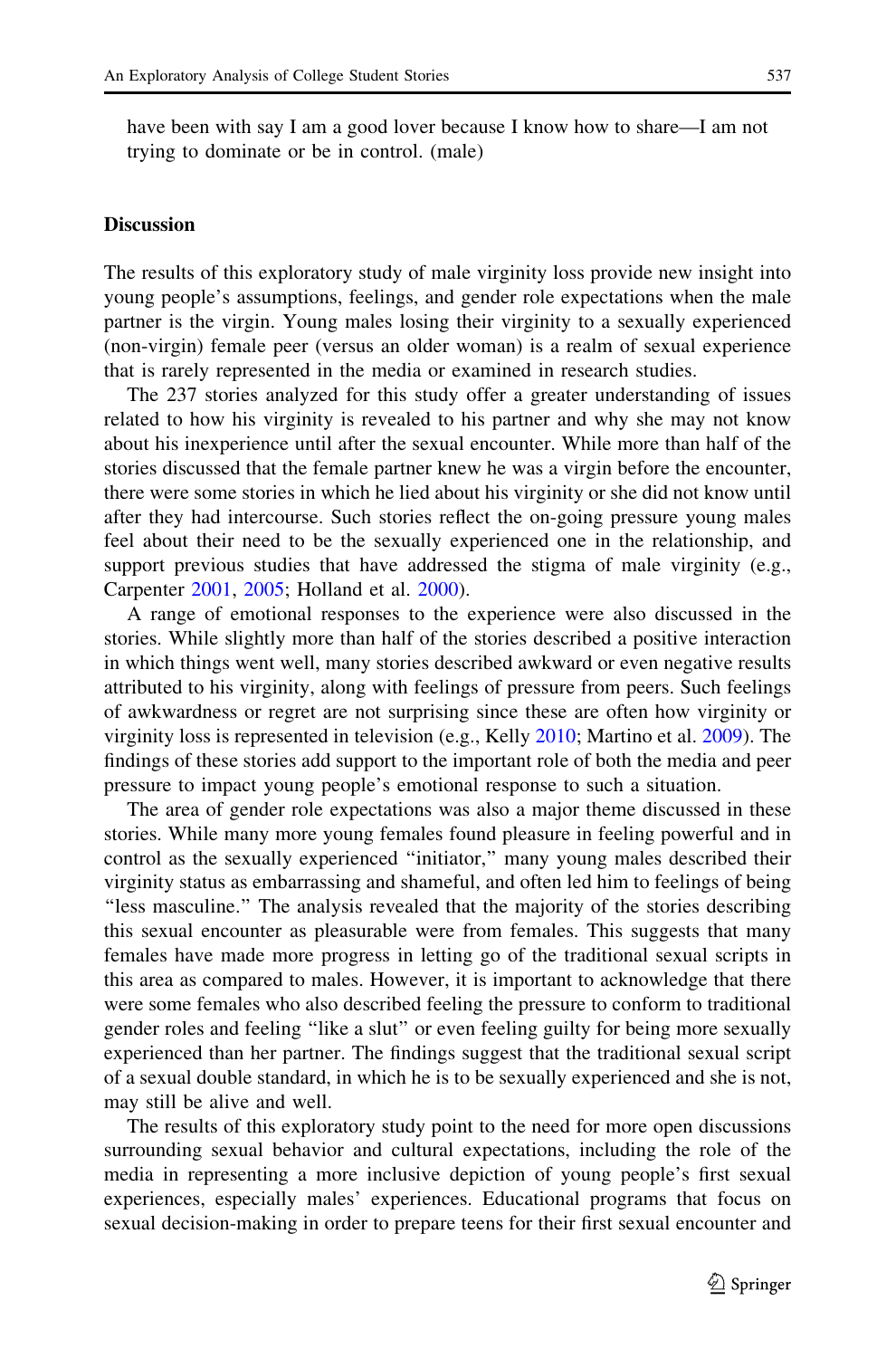<span id="page-13-0"></span>which challenge cultural and media expectations will be useful. By allowing teens to think for themselves about what feels right for them, rather than being influenced by gender expectations of what is supposedly the ''right way'' to be masculine or feminine, could go a long way in alleviating negative feelings of anxiety, shame, and confusion for both males and females.

Further research is needed to understand the experience of male virginity loss in situations in which his female partner is sexually experienced. The limitations of this exploratory study, in terms of soliciting stories from students who not only selfselected to enroll in a human sexuality class on one college campus in the northeast (and further limited by those who self-selected to submit a story), as well as the concern about recall of an experience that may have happened several years ago, point to the need for further research with a larger sample in order to obtain more generalizable results. In addition, as an exploratory study, students were given few guidelines for what exactly to include in their stories; the findings were therefore limited by what students felt were important details to include. Future research might specify exactly what details are needed for analysis.

Despite the limitations, this study provides new insight into issues young people face while navigating their early sexual experiences. The themes emerging from this study provide some guidance for the direction of future research. More importantly, this study adds to our understanding of male virginity loss—an area that has been neglected by sex researchers. A better understanding of the range of experiences of male virgins and those of his partner will be useful in designing more meaningful sexuality education programs, with the hope that this might lead to healthier sexual decision-making.

#### References

- Brown, J. D., L'Engle, K. L., Pardun, C. J., Guang, G., Kenneavy, K., & Jackson, C. (2006). Sexy media matter: Exposure to sexual content in music, movies, television and magazines predicts Black and White adolescents' sexual behavior. Pediatrics, 117, 1018–1027.
- Carpenter, L. M. (2001). The ambiguity of ''having sex'': The subjective experience of virginity loss in the United States. Journal of Sex Research, 38, 127–139.
- Carpenter, L. M. (2005). Virginity lost: An intimate portrait of first sexual experiences. New York: New York University Press.
- Carpenter, L. M. (2009). Virginity loss in reel-real life: Using popular movies to navigate sexual initiation. Sociological Forum, 24, 804–827.
- CDC. (2009). Youth risk behavior surveillance—United States. Surveillance Summaries, MMWR, 59 (No. SS-5), June 4, 2009, from [www.cdc.gov/mmwr/pdf/ssss5905.pdf](http://www.cdc.gov/mmwr/pdf/ssss5905.pdf).
- Chandra, A., Martino, S. C., Collins, R. L., Elliott, M. N., Berry, S. H., Kanouse, D. E., et al. (2008). Does watching sex on television predict teen pregnancy? Findings from a national longitudinal survey of youth. Pediatrics, 122, 1047–1054.
- Collins, R. L., Elliott, M. N., Berry, S. H., Kanouse, D. E., Kunkel, D., & Hunter, S. B. (2004). Watching sex on television predicts adolescent initiation of sexual behavior. Pediatrics, 114, e280-e289.
- Higgins, J., Trussell, J., Moore, N., & Davidson, J. (2010). Virginity lost, satisfaction gained? Physiological and psychological sexual satisfaction at heterosexual debut. Journal of Sex Research, 47, 384–394.
- Holland, J., Ramazanoglu, C., Sharpe, S., & Thomson, R. (2000). Deconstructing virginity: Young people's accounts of first sex. Sexual and Relationship Therapy, 15, 221–232.